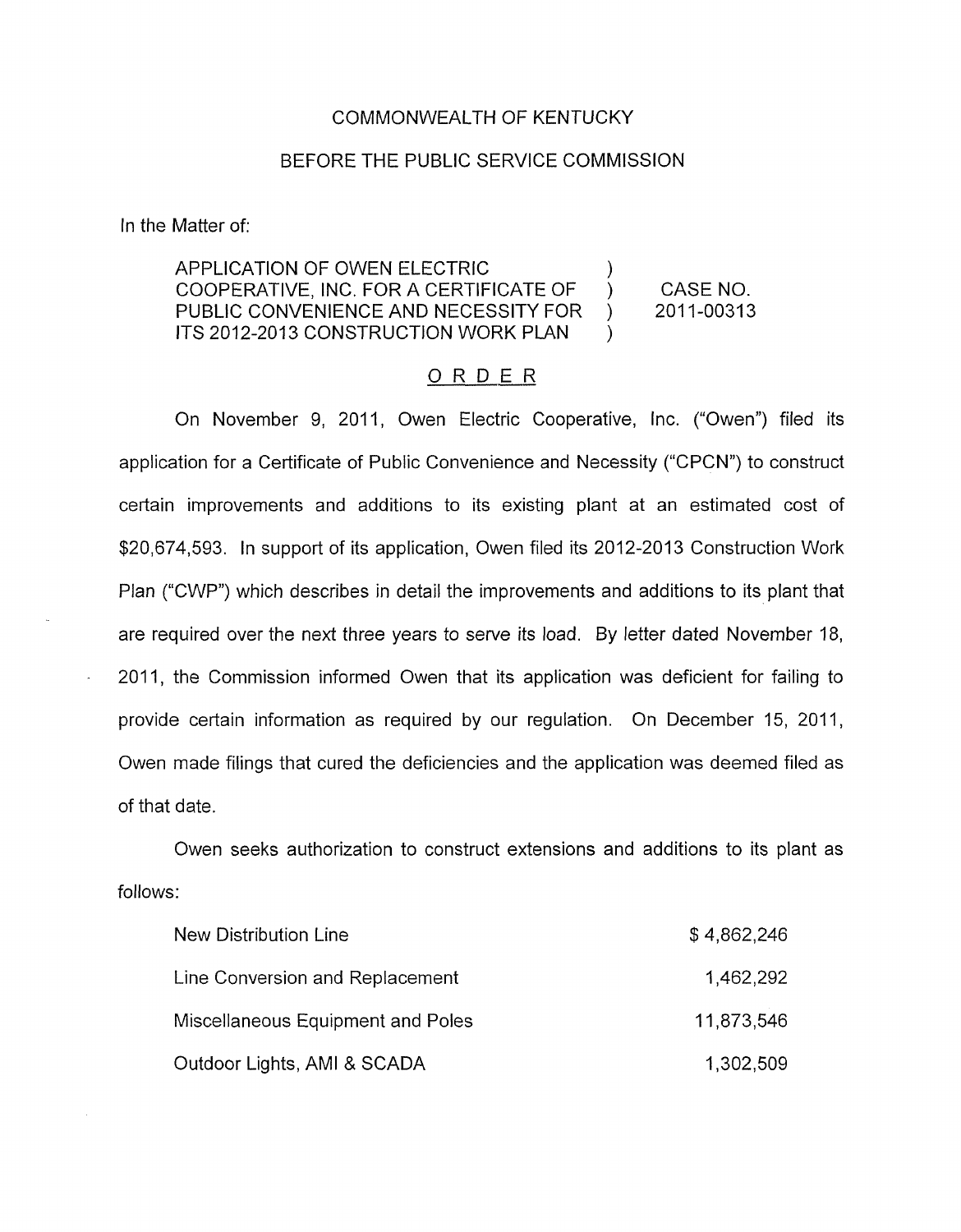# Total \$20,674,593

Owen states that, upon completion of the proposed construction, its system will provide adequate and dependable service to 58,480 residential customers, as well as 22 industrialllarge commercial loads and 2,320 small commercial loads.

### New Distribution Line

The CWP provides for an estimated 1,763 new services for a total estimated cost of \$4,862,246. Of these new services, 1,270 are proposed to be new underground services.

## Line Conversion and Replacement

During the next two-year CWP period, 10 miles of site-specific conductor replacement and conversion will take place at a total cost of \$1,462,292.

### Miscellaneous Equipment and Poles

Owen proposes to spend \$11,873,546 to make replacements, upgrades and purchases and install certain new equipment. These include 60 miles of overhead conductor and approximately 8 miles of underground conductor will be selected for aged conductor replacement. The conductor replacement line section will be selected based on conductor condition, operational experience, and the number of customers served. Miscellaneous equipment and poles include aged conductor replacements, voltage regulators, switched capacitors, automated meters, transformers, pole changes, and increased service capacity upgrades.

Owen also projects the need for 164 new underground transformers at an estimated total cost of \$339,678. One hundred fourteen units will be projected for new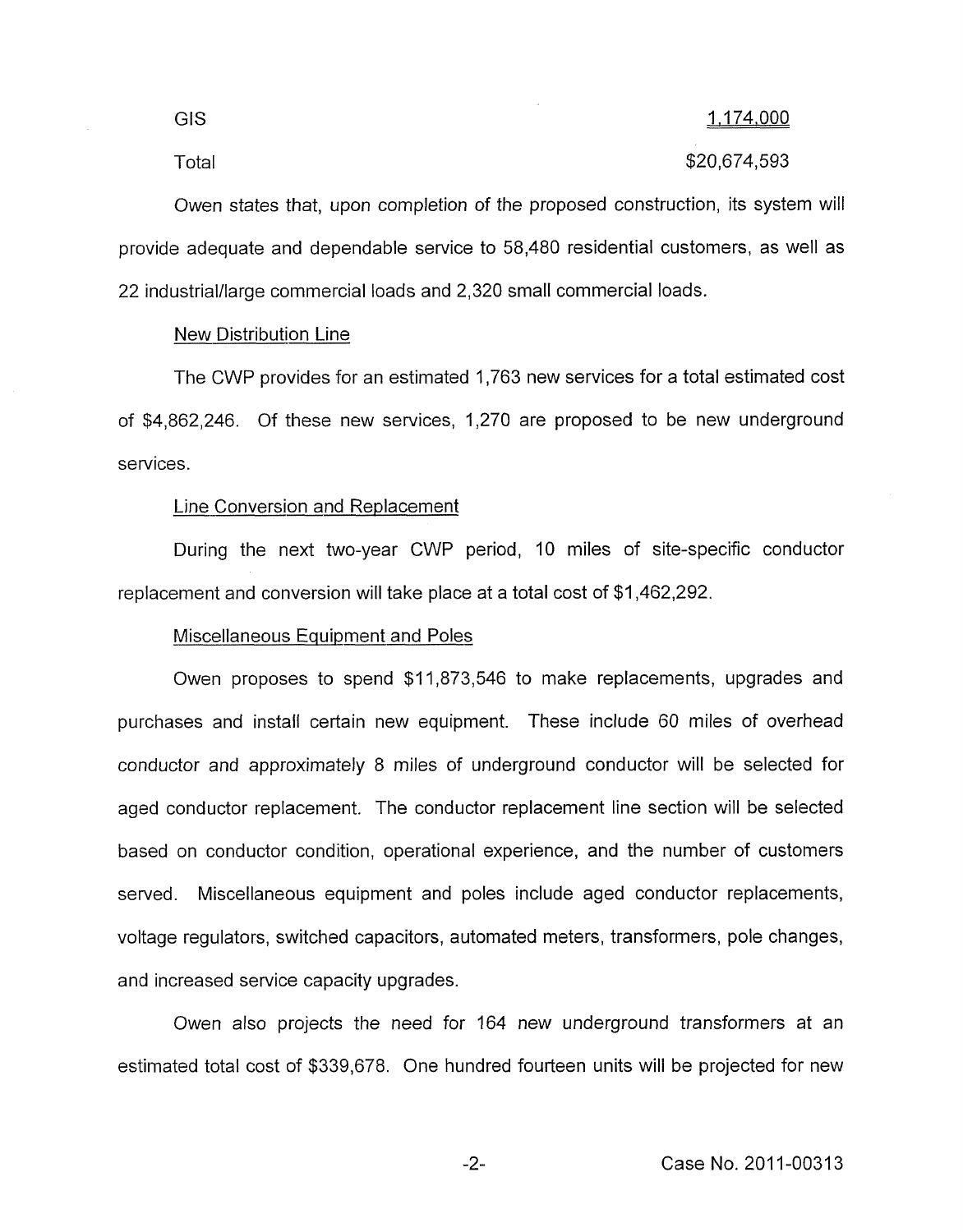customers and 50 units for underground replacement projects. Further, 1,057 new overhead transformers will need to be purchased at a projected total cost of \$1,090,967. Four hundred fifty will be for new customers and 600 will be used for replacement of failed transformers. Owen indicates that over the past three years an average of 300 transformers per year have been brought in due to failure or excessive age. Seventeen new three-phase underground transformers are projected to be needed for the next *two*  years at an estimated total cost of \$313,493.

Additionally Owen projects the need for 150 new single-phase AMI meters at an estimated total cost of \$38,250. One hundred ten meters are allocated to the Smart Home project. These meters will have communication capability into members' homes that will allow a Home Area Network system to retrieve and use selected meter data directly from the meter. Owen indicates that the data will be very near real time and will provide extensive data for the member and Owen to manage the member's load and for future analysis. Forty meters are for new installation and replacement. Also, Owen projects a need of 112 three-phase AMI-capable meters at an estimated total cost of \$34,720. These meters are needed to complete the change-out to all AMI meters on three-phase accounts. An additional 90 new polyphase AMI meters are projected at an estimated total cost of \$36,495. Owen projects the need for 120 meter disconnect collars at an estimated total cost of \$28,642 for the next two years.

# Outdoor Lights, AMI and SCADA

Of the \$1,302,509 projected for this category in the CWP, \$356,759 is for an anticipated 256 new outdoor lights. The remaining funds are for SCADA hardware and software and AMI repeaters. This category does not include new meters.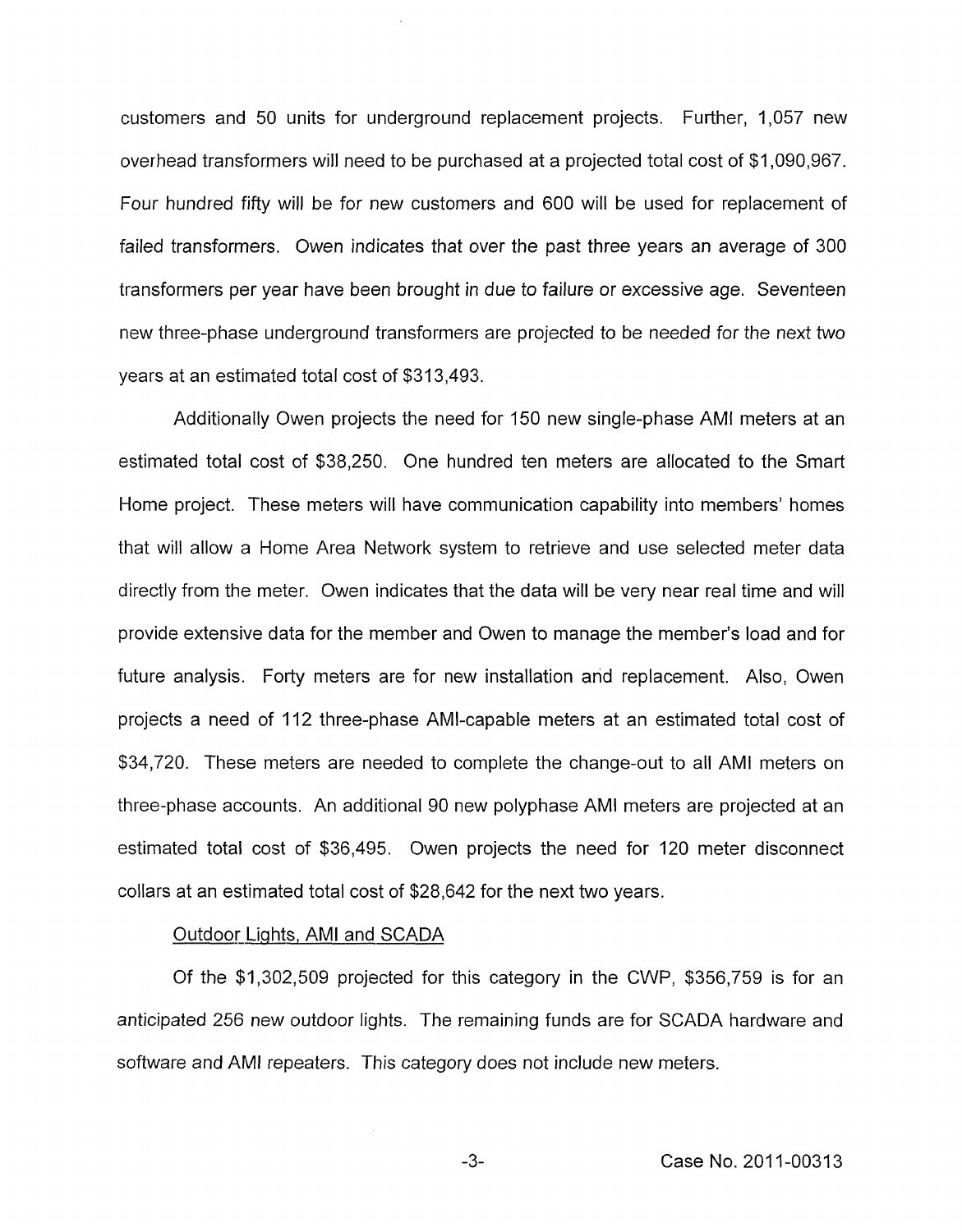Owen proposes to spend \$1,174,000 for hardware and software for GIs, as well as conducting a field inventory.

The proposed construction will enable Owen to continue to provide adequate and dependable electric service to its customers. The system improvements recommended in the 2012-2013 CWP will not duplicate existing facilities and are needed to correct voltage problems, improve phase balance, and provide for improved service reliability.

Based on the application and supporting 2012-2013 CWP, and being otherwise sufficiently advised, the Commission finds that the proposed improvements and additions to be constructed by Owen are necessary to provide adequate, reliable electric service to existing customers and anticipated new customers.

IT IS THEREFORE ORDERED that Owen is granted a CPCN to construct the facilities described in its 2012-2013 Construction Work Plan.

By the Commission



ATTEST: Execut I"

*GIS*